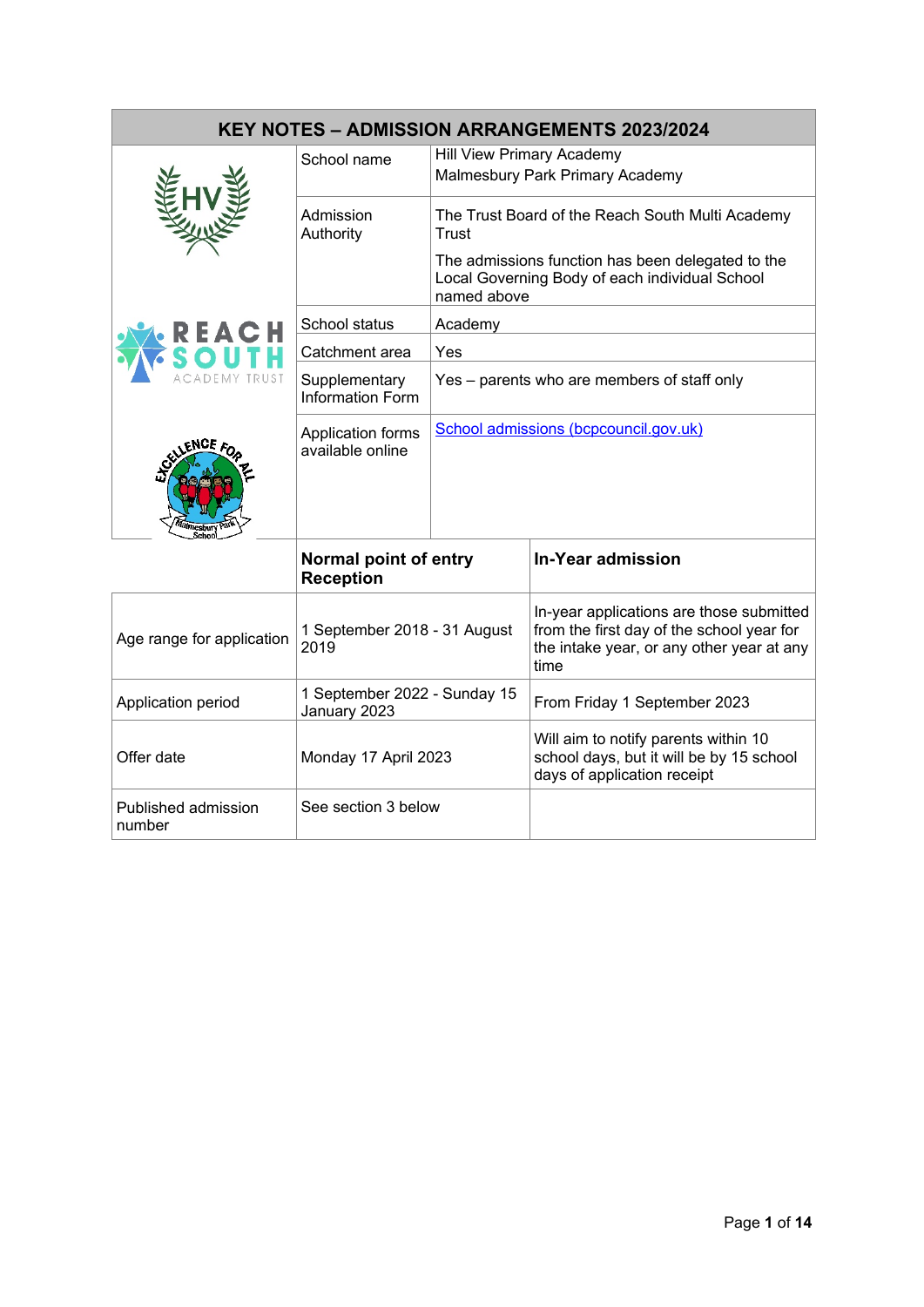# **INDEX**

SECTION 1

- (i) Application process for Reception/Foundation admissions (normal point of entry)
- (ii) Application process for in-year admissions

# SECTION 2

- (i) Oversubscription criteria for normal point of entry and in-year admissions
- (ii) Staff supplementary information form

# SECTION 3

Published admission number (PAN)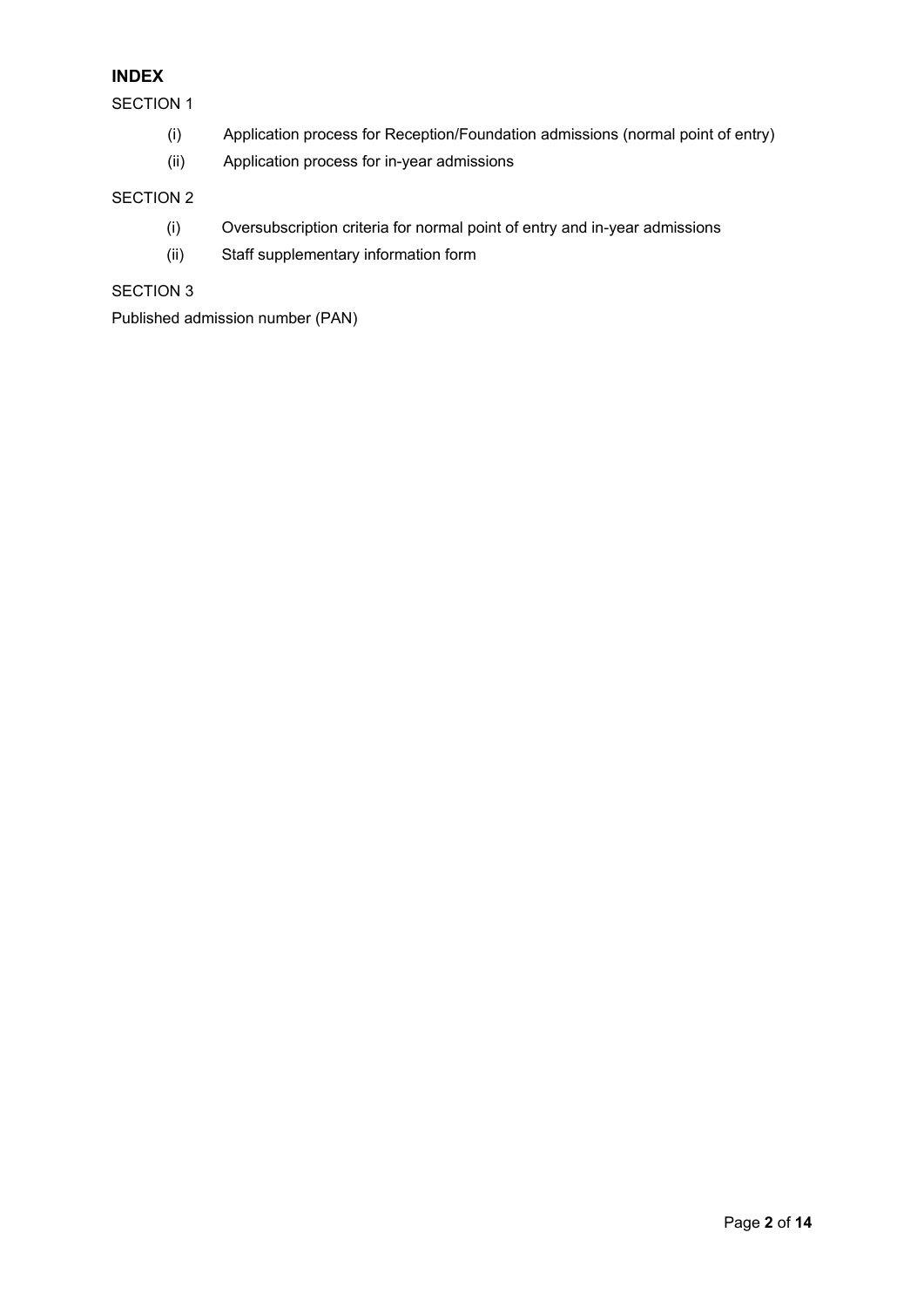# **ADMISSION ARRANGEMENTS: REACH SOUTH MULTI ACADEMY TRUST**

The Trust Board of the Reach South Multi Academy Trust is the Admission Authority for Hill View Primary Academy and Malmesbury Park Primary Academy. The Admission Authority will comply with provisions within the School Admissions Code and the School Appeals Code available at [www.gov.uk/government/publications/school-admissions-code--2.](http://www.gov.uk/government/publications/school-admissions-code--2)

The admission arrangements outlined within this document apply to admissions in the 2023/2024 academic year.

The school is fully inclusive and welcomes applications for the admission of children with special educational needs and disabilities (SEND) and other protected characteristics defined by the Equality Act 2010. The school's admission arrangements are determined and implemented within the Equality Act Duty.

## **SECTION 1**

#### **(i) Reception admissions (normal point of entry)**

The admission arrangements outlined within this section apply to children starting in the Reception Year for the first time in 2023/2024. The published admission number (PAN) for this year group is shown in the school list in Section 3 and in the Starting School guide for parents. The closing date for applications is 15 January 2023. Allocation results will be notified on National Offer Day (17 April 2023). The Admission Authority follows Bournemouth, Christchurch and Poole Council's coordinated primary admissions scheme.

Late applications (i.e. applications from 16 January 2023 until the first day of term in September 2023, but not made in time to enable the Local Authority to offer a place on National Offer Day) will be processed by the Local Authority after all on-time applications have been processed, which will unfortunately reduce the chances of the child being offered a place. Parents are therefore strongly advised to submit their applications on-time.

All applicants must:

- (i) Complete the Common Application Form available from, and returnable to their home Local Authority;
- (ii) In addition, applicants applying under criteria 3 below must complete the staff supplementary information form which is available on page 10 & 11 of this policy, and return it direct to the school they are applying for.

#### **(ii) In-Year admissions (admissions outside the normal point of entry)**

The admission arrangements outlined within this section apply to in-year admissions during the 2023/2024 academic year.

An In-Year admission is an application submitted on or after the first day of the school year for the intake year, or any other year group at any time. Requests for admission to Reception made after the normal round of admissions – after 31 August 2023 – and requests for places in other year groups should be made direct to Bournemouth, Christchurch and Poole Council 1.

Parents should be aware that the PAN set for Reception applies only for the duration of the school year of entry (i.e. to applications both in and outside the normal admission round to Reception only). Such applications may be refused where there are no places remaining within the PAN set for that intake.

If an application is made for admission to a year group other than Reception, the child will be admitted to the school, unless admitting the child would prejudice the efficient provision of education and / or use of resources.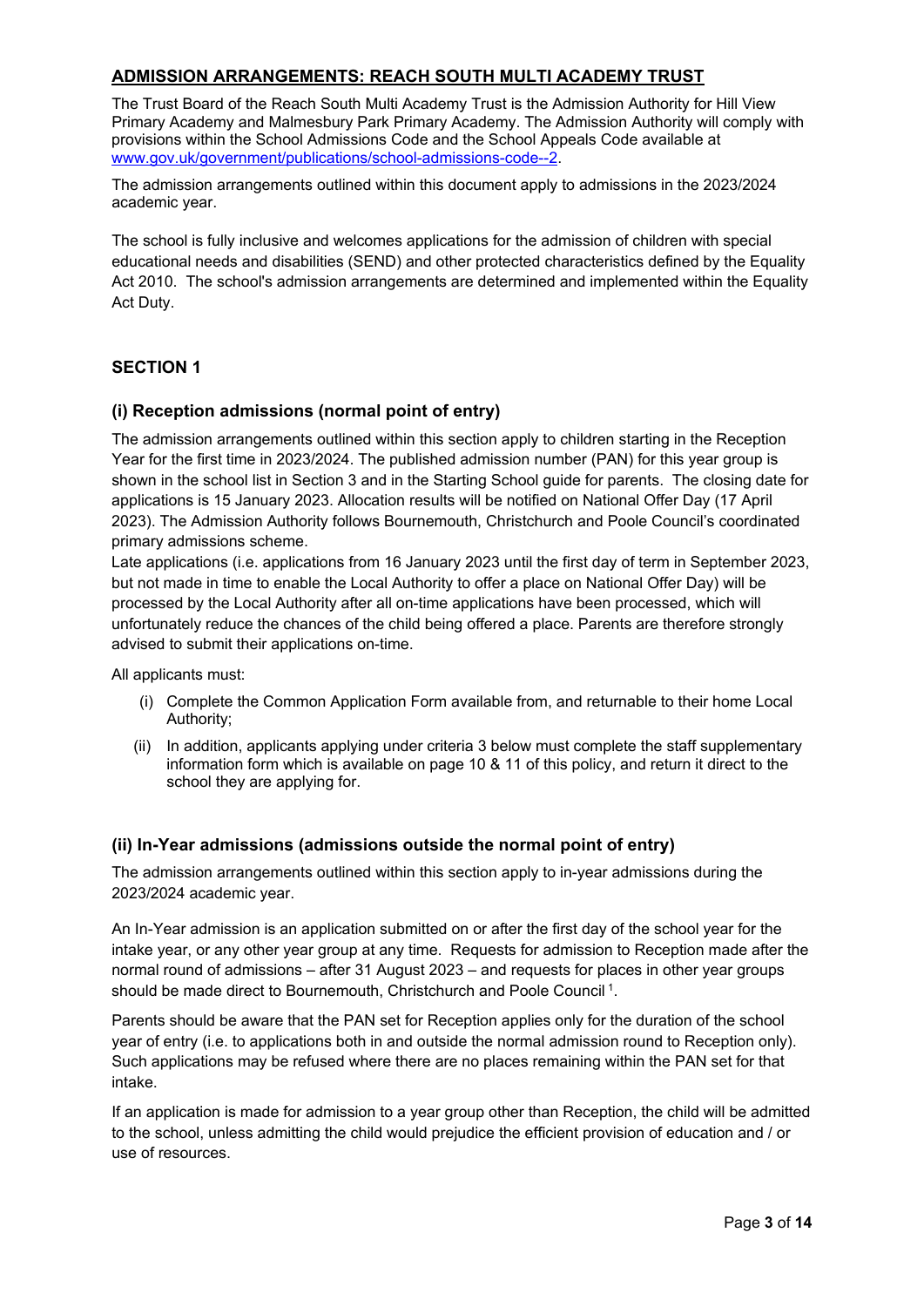Where there are multiple applicants for a year group other than Reception Year and the school has determined that only a lower number of additional children can be admitted without prejudicing the efficient provision of education, and/or the efficient use of resources, the oversubscription criteria must be applied to determine which of the children are offered a place. The admission arrangements that will apply will be those determined for Reception Year that school year.

The school has opted to participate in Bournemouth, Christchurch and Poole Council's coordinated scheme for in-year admissions.

All applicants must:

- (i) Complete the Common Application Form available from and returnable to Bournemouth, Christchurch and Poole Council;
- (ii) In addition, applicants applying under oversubscription criteria 3 must complete the staff supplementary information form which is available on page 10 & 11 of this policy and return it direct to the school they are applying for.

It is intended that parents are notified in writing of the outcome of an in-year application within 10 school days of receipt of the application. In any event, parents will be notified of the outcome in writing within 15 school days of receipt of the application.

Where a place is offered, arrangements will be made for the child to be admitted and start school as soon as possible, particularly where they are not currently attending school. Where the application is refused, parents will be provided with the reasons why the admission of their child would prejudice the efficient education of others, and/or the efficient use of resources, so that they can properly consider whether to exercise their right to appeal (see below).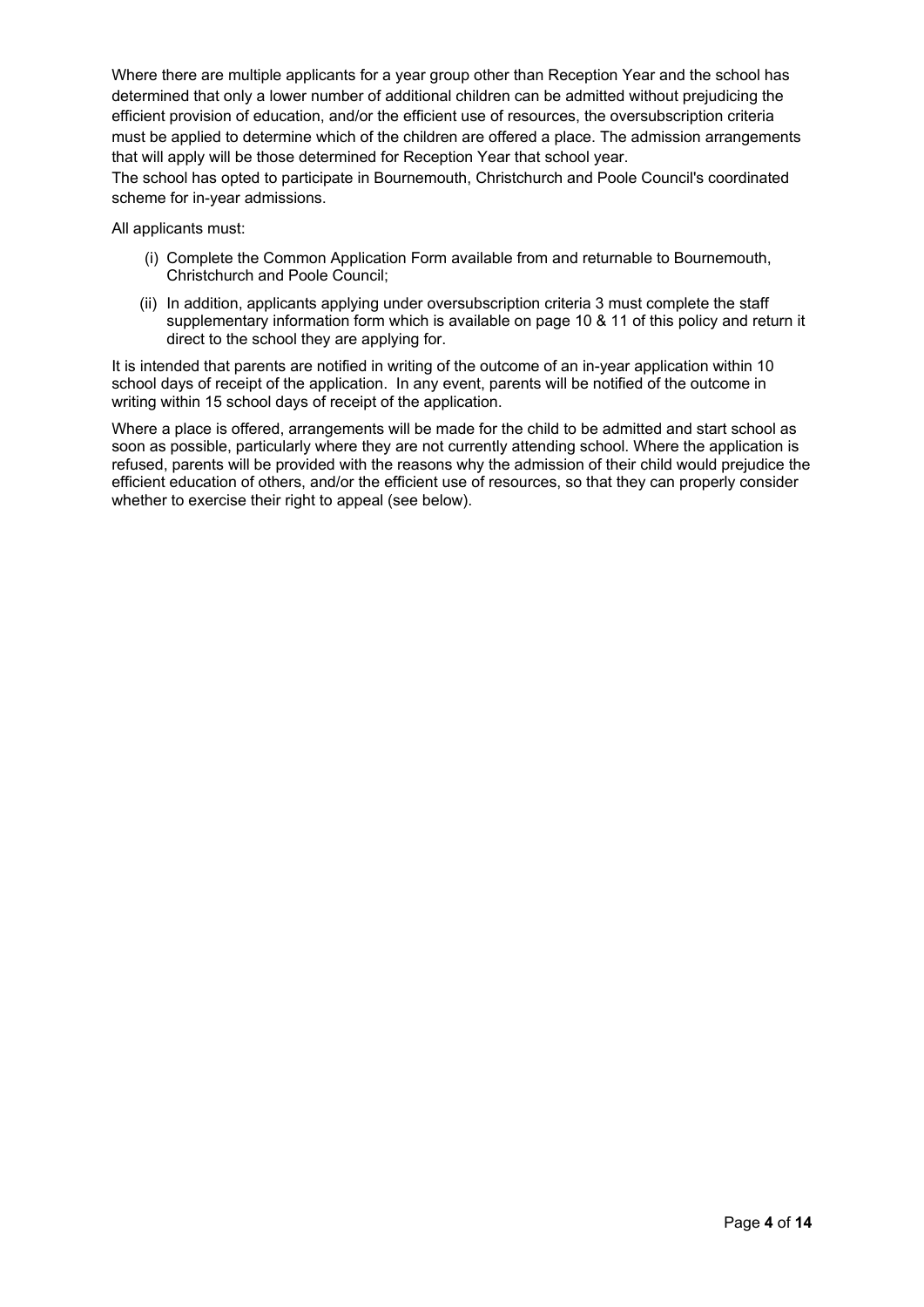### **SECTION 2**

## **Oversubscription criteria for primary schools within the Reach South Multi Academy Trust for normal point of entry and in-year admissions**

Children with an Education, Health and Care Plan (EHCP) are admitted to school under separate statutory procedures which are managed by the child's home Local Authority, and not under this policy. A child with an Education, Health and Care Plan (EHCP) which names the school will be admitted. In the normal admission round (i.e. entry to Reception) children with an EHCP will be admitted prior to the allocation of places to other children and the number of places available to other children within the PAN will be reduced.

At the normal point of entry, where there are fewer applicants than the PAN, all children will be offered a place. For in-year admissions, all children will be offered a place unless the school can demonstrate that the admission of an additional child would prejudice the provision of efficient education or the efficient use of resources.

In the event that the school is oversubscribed, the Admission Authority will apply the following oversubscription criteria in order of priority:

1. **Looked after children and all previously looked after children.** A 'looked after child' is a child who is (a) in the care of a Local Authority, or (b) being provided with accommodation by a Local Authority in the exercise of their social services functions (see the definition in Section 22(1) of the Children Act 1989) at the time of making an application to a school. Previously looked after children are children who were looked after, but ceased to be so because they were adopted (or became subject to a child arrangements order or special guardianship order), and children who appear to the Admission Authority to have been in state care outside of England (i.e. in the care of or accommodated by a public authority, religious organisation or any other provider whose sole/main purpose is to benefit society), but ceased to be so as a result of being adopted.

Parents applying for a place in this category may need to provide documentary evidence with their application to confirm the child's status. This may include a signed letter from the child's social worker or former social worker confirming their current or previous status, an adoption, child arrangements or special guardianship order.

In the case of children adopted from state care outside England (as defined above), evidence of having been in state care outside England and of being adopted will be required. Ideally, this should be received by the application deadline in the normal admission round. When assessing the evidence provided, the DfE's guidance [\(accessible here\)](about:blank) will be followed.

- 2. **Children with a sibling already attending this school at the time of admission**. Children will be classed as siblings if they live at the same home address as defined in this policy, as a single-family unit. This includes a natural or adopted brother or sister, step-brother or sister, a natural, adopted or foster child of a cohabiting partner, or a foster brother or sister. In all cases the sibling must live with the applicant child as part of the same core family unit. Children who are children of friends or cousins living in the same household with different parents/carers are not included. The sibling's details must be clearly stated in the full application form. Failure to do so may result in this category not being identified and the application being placed in a lower category.
- 3. **Children whose parent/carer is a member of staff employed on a permanent contract at this school** for two or more years at the time at which the application for admission to the school is made or where the member of staff is recruited to fill a vacant post for which there is a demonstrable skill shortage, evidenced by completion of the staff supplementary information form1. (This all covers staff working at the school to which the application relates but does not include staff who work on the school site for other employers);

For the avoidance of doubt a 'child' is defined as the staff member's natural or adopted child, whether living with the staff member or another parent, and a foster child placed with the staff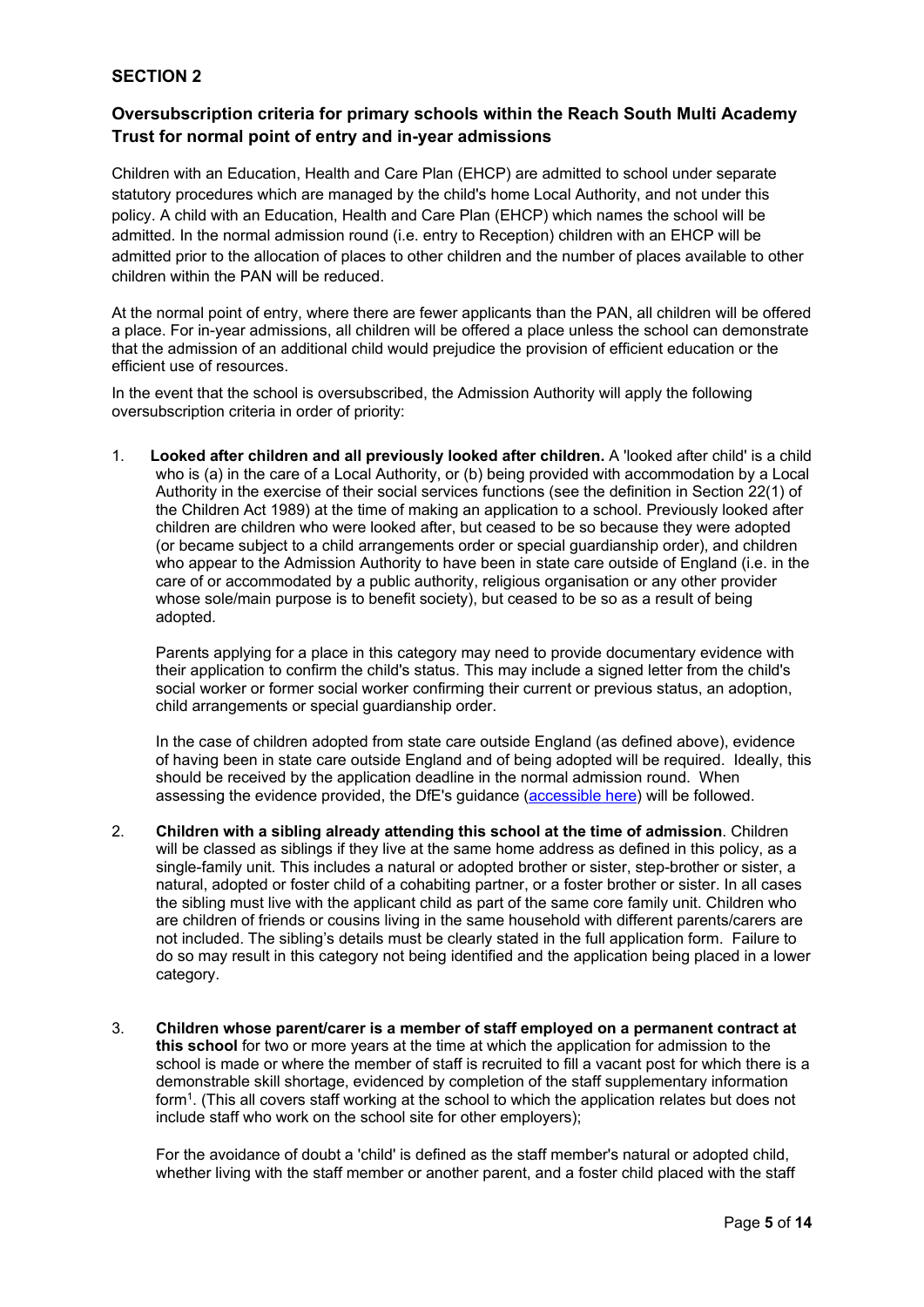member or a child of the staff member's spouse or cohabiting partner, living with the member of staff at the child's home address as defined by this policy. For the avoidance of doubt, children who are children of friends or cousins living in the same household with different parents/carers are not included, even if they live at the staff member's home address.

Only the employed parent's details must be entered onto the form with no details of another parent being given.

- 4. **Children living in the designated catchment area (see notes) of the school who live closest to the school as measured by straight-line distance.**
- 5. **Children living outside the catchment area of the school who live closest to the school as measured by straight-line distance.**

#### **NOTES:**

#### **Request for Admission outside normal age group**

- 1.1 Parents have a right to request that their child is admitted to a year group other than their normal year group at the school. This may be to a year group below or above, and there may be a variety of reasons for making this request. For example, the child might be gifted, suffer from long-term or serious illness, or have been educated overseas and/or used to studying at a different level (these are examples only, not an exhaustive list).
- 1.2 However, parents do not have a right to decide that their child **will** be admitted outside their normal age group. Such requests must be considered by Reach South Academy Trust as the Admission Authority, in order to decide whether or not to agree the request **in principle**, or refuse the request, taking into account the factors set out below.
- 1.3 Requests for admission outside normal age group are not applications for admission, which must still be made in the usual way. Parents are strongly encouraged to make their requests in a timely manner, preferably well ahead of any application deadlines, so that they can obtain a decision in principle which will enable them to make informed decisions when they subsequently apply for admission. A separate request must be made to the Admission Authority for each school being considered.
- 1.4 Reach South Academy Trust as the Admissions Authority will make decisions on the basis of **the circumstances of each case** and in the **best interests of the child concerned**, taking into account the parents' views, information about the child's academic, social and emotional development, the child's medical history and the views of their medical professionals, whether they have previously been educated or attended nursery out of their normal age group, and whether they may naturally have fallen into a lower age group, if it were not for being born prematurely. They will also take into account the views of the Headteacher of the Academy and, where provided, the Headteacher of any current or previous school. This is not an exhaustive list, and parents may put forward any matters for the committee to consider.
- 1.5 Parents should make their requests by completing a Request for Admission Outside Normal Age Group Form and submitting it with any supporting documents to the school marked for the attention of the Clerk to the Local Governing Body. This form is available to download on the school's website or in hard copy from the school's main office.
- 1.6 In all cases, the Local Governing Body will notify parents of the outcome of their request formally in writing, explaining its reasons in sufficient detail for parents to understand why it came to that decision. Where the request is agreed in principle, this letter should accompany the application for admission subsequently made for a place at the school.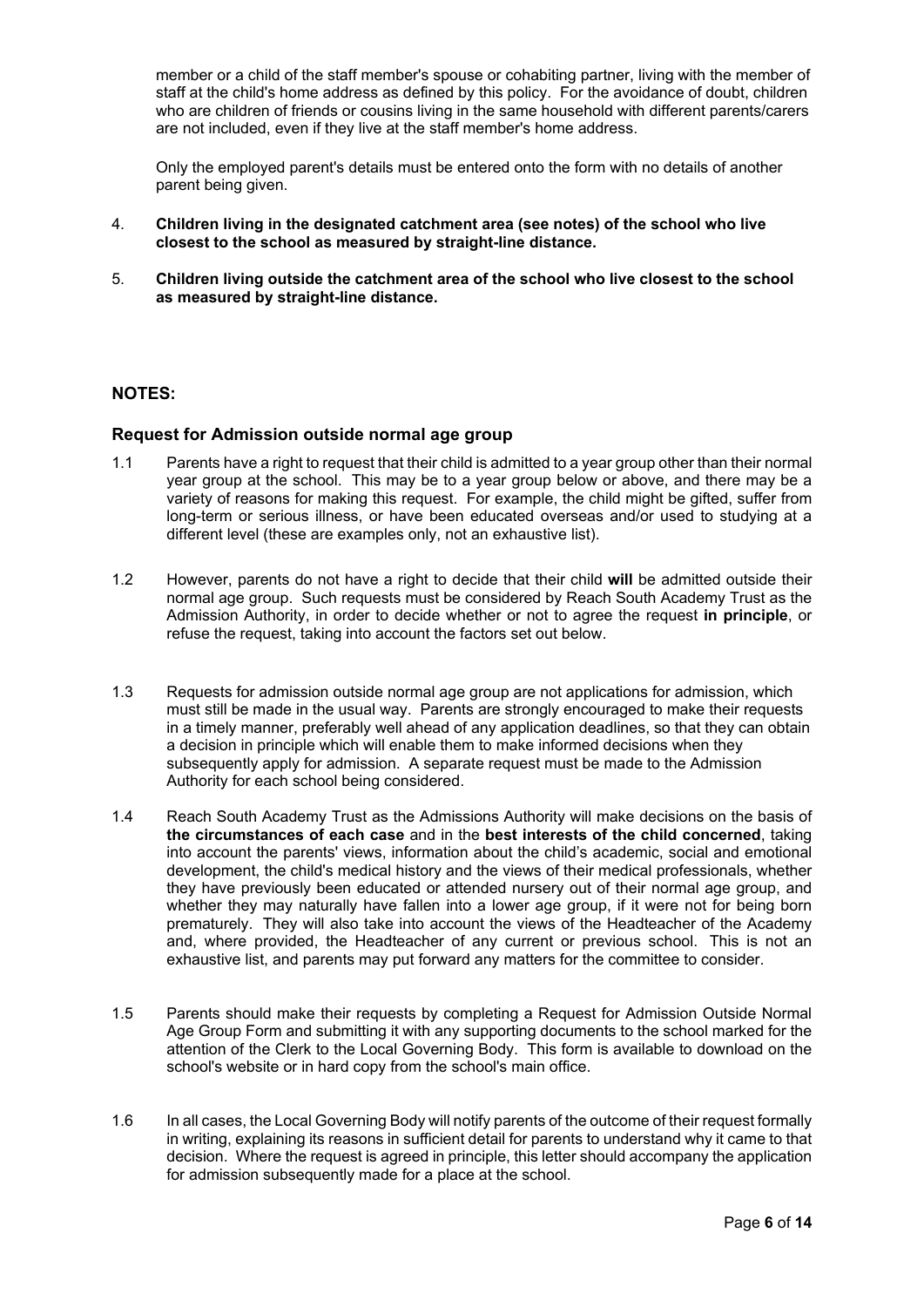1.7 Parents do not have a statutory right of appeal against a refusal of a request for admission outside normal age group, but they may submit a complaint under the school's published Complaints Policy if they do not believe the request was dealt with properly.

Requests should be made in writing with any supporting documentation marked for the attention of the Clerk to the LGB.

**Appeals:** In the event that an applicant is refused a place at the school, the parent/carer will have the right of appeal to an independent appeal panel. Information relating to the appeal process will be included with the refusal letter, together with the details of the parent's right to appeal, where the appeal should be sent and the deadline for an appeal to be lodged with the written grounds of appeal. Further information can also be obtained from the school's website.

#### **Catchment Area:**

Malmesbury Park's catchment area can be found here: <https://malmesburypark.com/index.php/about-us/admissions>

Hill View's catchment area can be found here: <https://hillviewprimary.co.uk/admissions/>

**Fraudulent applications/withdrawal of allocated places:** The School Admissions Code allows an offer of a school place to be withdrawn if:

- **it has been offered in error or**
- a parent has not responded within a reasonable period of time or
- **it is established that the offer was obtained through a fraudulent or intentionally misleading** application. An example of this would be knowingly using an incorrect home address for a child. In these cases, the application would be considered using the information that the Local Authority believes to be correct, for example using the home address where the Local Authority considers that the child actually lives.

All suspected fraudulent applications will be investigated and if a case is found, it could lead to criminal prosecution.

**Home address:** Any allegations received by the Admission Authority of people providing false accommodation addresses when applying for school places shall be fully investigated and, if found to be true, it could lead to a criminal prosecution and withdrawal of an allocated place. Schools have been advised by Bournemouth, Christchurch and Poole Council to ask parents/carers to provide proof of residence (for example utility bills) before admitting a child. Bournemouth, Poole and Christchurch Council (LA) will also carry out checks as appropriate<sup>1</sup>. A child's home address is defined as the address at which the child is normally resident or, where a child lives at more than one address, the address at which the child lives for the majority of the time. Where the home address is unclear, the Admission Authority will determine the appropriate address taking into account factors such as the address to which the child is registered with their GP, hospital, dentist and / or optician, and / or where child related benefits (if eligible) are payable. For the avoidance of doubt, the application will be processed using the address that meets this definition, rather that the address stated by the parent in the application, if different.

When applying for point of entry, at Hill View Primary School or Malmesbury Park Primary School, we will not accept a change of address once the National Closing Date has passed. The National Closing Date for point of entry year groups (Reception, Year 3 and Year 5) is 15 January 2023. This means if your moving date is after 15 January 2023, we will use your old address to categorise your application. You will need to tell us your new address so we can update your child's record. If you move house after you have submitted your application but before the National Closing Date, the main allocation will be based on your address at the closing date, and the address will be updated on any waiting list from national offer day, should you not initially have been offered a place. The relevant date for the house move is (if purchasing) exchange of contracts occurring on or before the closing date; (if renting) signed tenancy agreement which commences on or before the closing date.

**Children of UK Armed Forces Personnel / crown servants:** Applications for the admission of children of UK service personnel with a confirmed posting, or Crown servants returning from overseas, will be accepted and processed in advance of the family's arrival in the area, as long as the application is accompanied by an official letter giving a relocation date.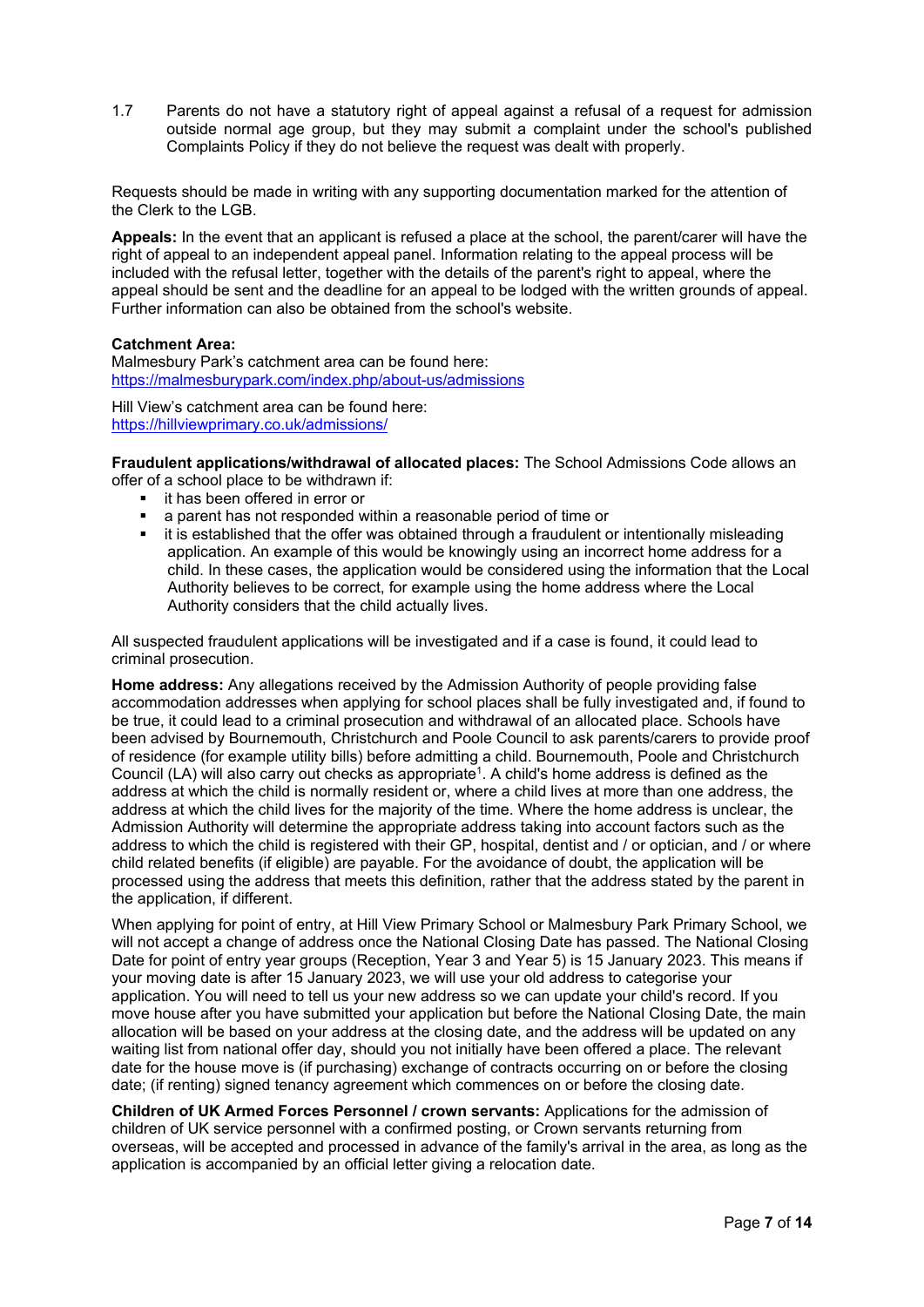The address at which the child will live will be used to apply the oversubscription criteria, provided parents provide some evidence of the intended address. Alternatively, where this is requested by parents, a Unit or quartering address will be used for the purpose of applying the criteria in this policy.

**Mode of study and start date:** There is a legal requirement that all children begin full time education by the beginning of the term following their fifth birthday, this is referred to as compulsory school age. Places are offered to children for admission at the beginning of the September term after the fourth birthday. That is before they reach compulsory school age.

All parents can defer admission within the Reception year until the beginning of the term following their child's **fifth** birthday. This is a decision for the parent to make. Parents have a right to defer the date their child starts school, for up to a maximum of two terms (i.e. up until the Easter end of term holiday). Places cannot be deferred or retained beyond this point. Parents also have an absolute right to decide that their child will attend school part time until the child reaches compulsory school age. This right can be exercised throughout the school year (i.e. all three terms in the case of summer born children). Parents may choose to combine these rights. September 2023 is the earliest point for admission to the Reception class at a primary school but is not a compulsory start date.

Those parents who decide that their child should defer must inform the Headteacher. The place offered for their child **will be held open and will not be offered to another child**. Where a parent does not inform the Headteacher that admission is to be deferred and does not send their child to school in September, the place may be withdrawn and offered to another child by 30 September 2023.

For normal point of entry: the expected point of admission will be September 2023.

For in-year admissions: where a child is offered a school place following an in-year application, and the offer is accepted, arrangements will be made for the child to start school as soon as possible, particularly where the child is out of school.

**Response:** Parents/carers must respond to an allocation of a school place within two weeks of the date of notification of availability of a school place. Response must be made to Bournemouth, Christchurch and Poole Council. In the absence of a response, the offer may be revoked, and the place may be reallocated to someone else.

**Tie Breaker:** Where there are two or more children in the same category as each other, then the nearer to the school the child lives - as measured by a straight line on the map using Bournemouth, Christchurch and Poole Council's electronic mapping system - the higher the priority. Measurement points will be from the spatial locator identified by the National Land and Property Gazetteer. The spatial locator is the address point based on a general internal point. Flats are therefore taken to be the same measurement point regardless of floor of location. If the tie-breaker is not sufficient to distinguish between applicants in a particular category, there will be a random ballot as set out in the School Admissions Code. This will be undertaken by an officer of Bournemouth, Christchurch and Poole Council<sup>1</sup> by the operation of an electronic random number generator.

**Waiting lists:** Waiting lists will be held in the order of the published oversubscription criteria and will be maintained until the end of the summer holidays 2023 in respect of Reception Year. All waiting lists will cease on 31 August each year, and if parents wish to remain on the list, they must submit a new application from 1 June. Any vacancies that arise will be allocated to the child at the top of the waiting list.

Children placed at the school under the Local Authority's Fair Access Protocol will take priority over children on the waiting list.

From 1 September 2023, the in-year admissions scheme applies, and the waiting list procedure will change in that parent/carers will be asked if they wish their child to be added to a waiting list and to confirm their wish for their child to remain on a waiting list in order that the list can be kept up to date.

**Statutory maximum infant class sizes:** The statutory maximum infant class size for Reception Year, Year 1 and Year 2 is 30 pupils per teacher. However, certain categories of children may still be admitted where this would result in a class size exceeding the statutory maximum. These categories are set out in regulations and summarised at Paragraph 2.16 of the School Admissions Code. Where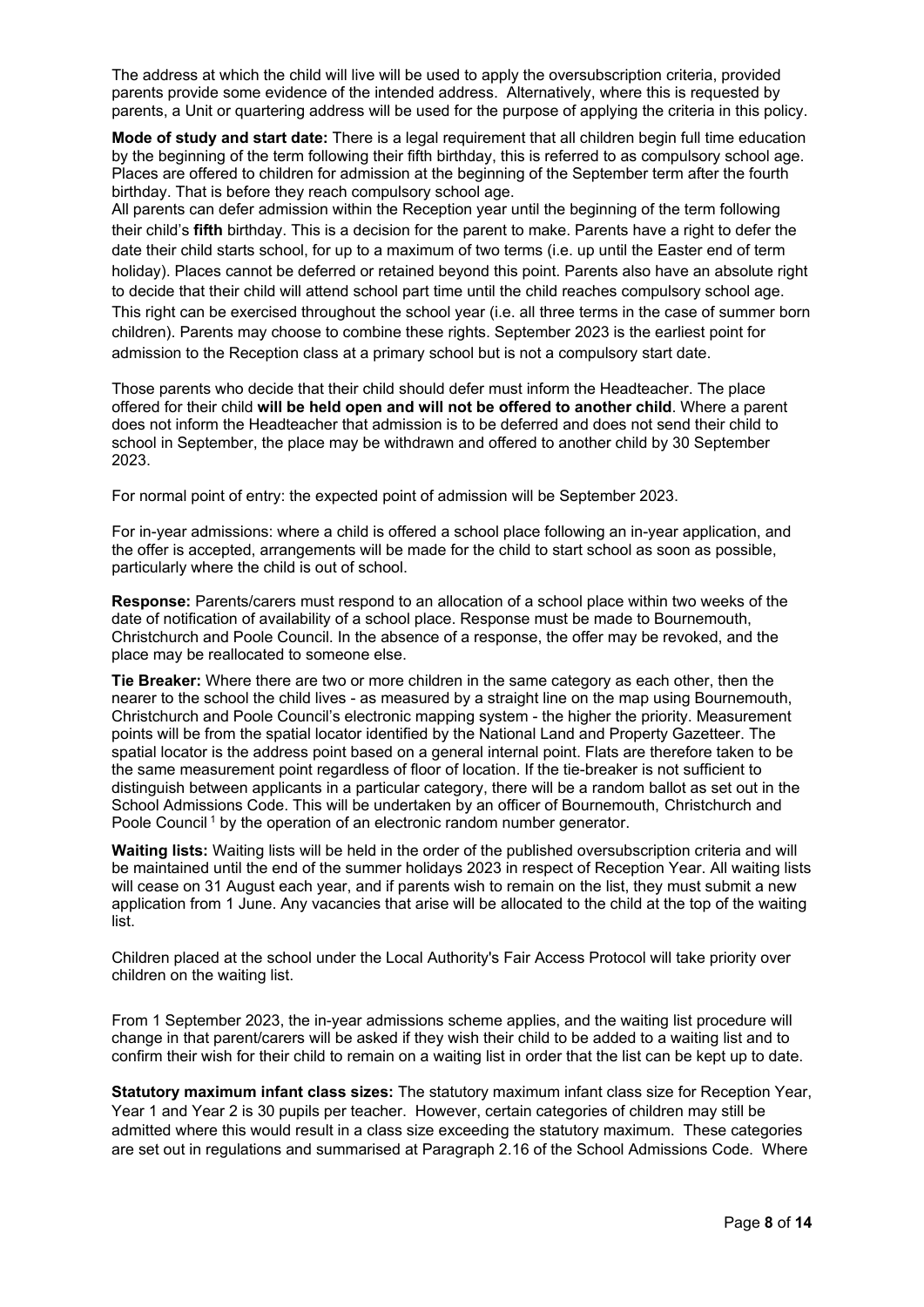this happens, the additional pupils are 'excepted pupils' who do not count towards the class size until it falls back to 30, when they will no longer be regarded as 'excepted pupils'.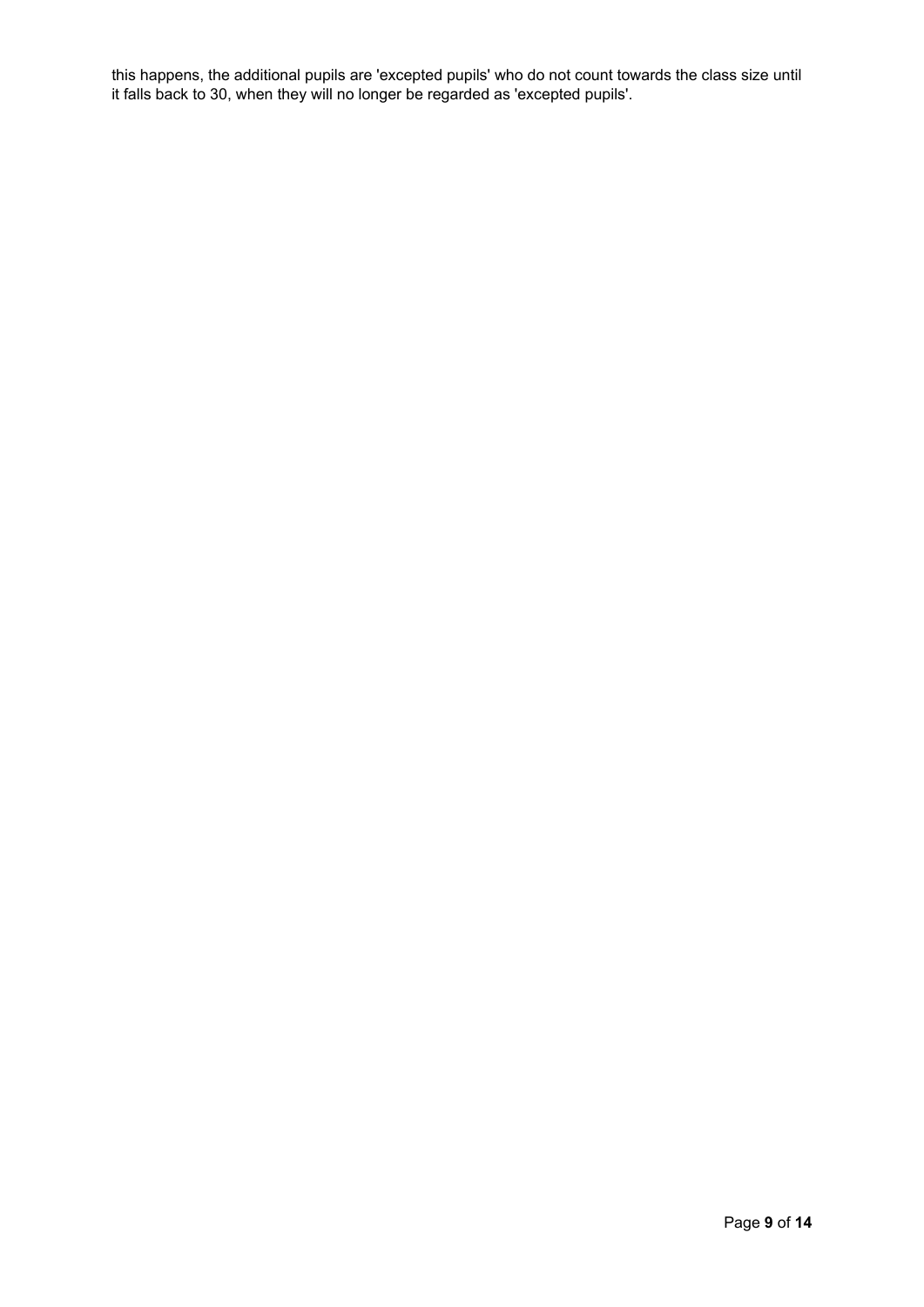# **STAFF SUPPLEMENTARY INFORMATION FORM 2023/2024**

Please note this is a supplementary information form for administration purposes only and is not an application form. It will be used to rank a submitted application according to the published admission criteria.

### **Only complete this form if you are:**

- **a) A member of staff employed on a permanent contract by the school (and working at the school applied for) for two or more years at the time at which the application for admission to the school is made;**
- **or**
- **b) A member of staff recruited to fill a vacant post for which there is a demonstrable skill shortage.**

If you are applying under a) or b) above, you need to take this form to the school of employment for the school to complete part B. You then need to return the completed form by 15 January 2023 to be included in the normal point of entry allocations made on 17 April 2023. Forms received after this date will still be considered but will not be included within the first allocation round. For an in-year admission to any year group, the form should be submitted with the application form. Return the form to: School Admissions Team, Community Learning and Commissioning THE3, BCP Council, Town Hall, St Stephen's Road, Bournemouth, BH2 6DY

| <b>Child's full name:</b>                  |  |
|--------------------------------------------|--|
| Date of birth:                             |  |
| Member of staff employed by the<br>school: |  |
| Name of parent/carer:                      |  |
| Relationship to child:                     |  |
| Signature:                                 |  |
| Date:                                      |  |

#### **Part A - To be completed by the parent/carer**

#### **Data Protection**

The information collected on this form will be processed and may be stored electronically by the school in compliance with the Data Protection Act. The data may be shared with Bournemouth, Christchurch and Poole Council or other agents of the school, but only for administrative or other service provision purposes and with Government Departments where there is a legal requirement to do so. In accordance with the School Admissions Code, should information given be found to be fraudulent then the offer of a school place can be withdrawn. If you would like further information about Data Protection, please contact the school. By signing or submitting this form you acknowledge that you have read, understood and agreed to this data processing.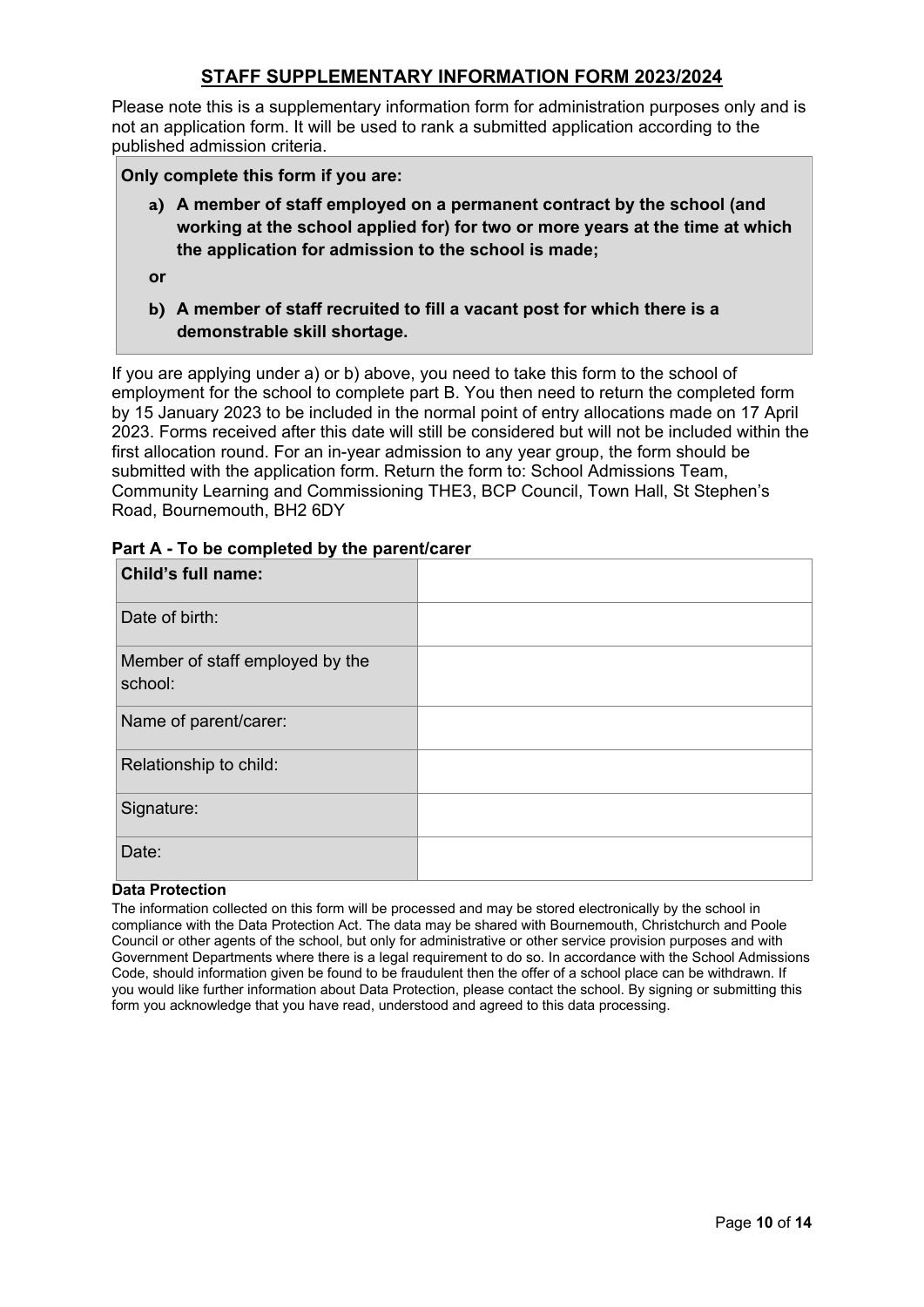| The above named member of staff<br>is employed in the following<br>capacity: | A member of staff<br>employed on a<br>permanent contract by<br>the school (and<br>working at the school<br>applied for) for two or<br>more years at the time<br>at which the<br>application for<br>admission to the<br>school is made<br><b>Yes</b> | A member of staff<br>recruited to fill a vacant<br>post for which there is<br>a demonstrable skill<br>shortage<br>$\Box$ Yes |
|------------------------------------------------------------------------------|-----------------------------------------------------------------------------------------------------------------------------------------------------------------------------------------------------------------------------------------------------|------------------------------------------------------------------------------------------------------------------------------|
| Name of school:                                                              |                                                                                                                                                                                                                                                     |                                                                                                                              |
| Name of person completing the<br>form:                                       |                                                                                                                                                                                                                                                     |                                                                                                                              |
| Position held in school:                                                     |                                                                                                                                                                                                                                                     |                                                                                                                              |
| Signature:                                                                   |                                                                                                                                                                                                                                                     |                                                                                                                              |
| Date:                                                                        |                                                                                                                                                                                                                                                     |                                                                                                                              |
| Telephone number:                                                            |                                                                                                                                                                                                                                                     |                                                                                                                              |

# **PART B - To be completed by the school of employment**

## **Data Protection**

The information collected on this form will be processed and may be stored electronically by the school in compliance with the Data Protection Act. The data may be shared with Bournemouth, Christchurch and Poole Council or other agents of the school, but only for administrative or other service provision purposes and with Government Departments where there is a legal requirement to do so. In accordance with the School Admissions Code, should information given be found to be fraudulent then the offer of a school place can be withdrawn. If you would like further information about Data Protection, please contact the school. By signing or submitting this form you acknowledge that you have read, understood and agreed to this data processing.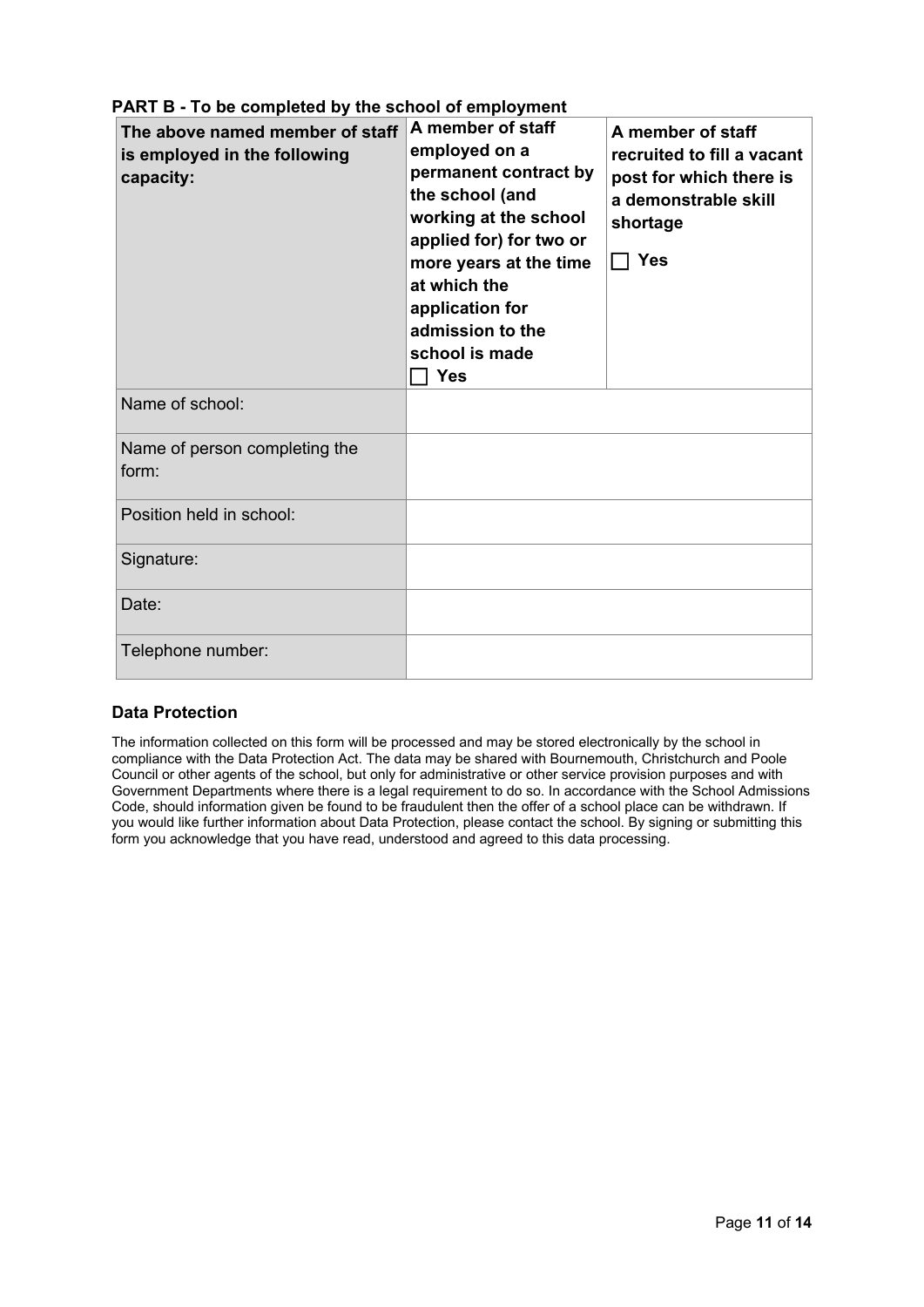# **SECTION 3**

# **Published admission number (PAN)**

| <b>Primary School</b>            | 2023/2024 |  |
|----------------------------------|-----------|--|
| <b>Hill View Primary Academy</b> | 90        |  |
| Malmesbury Park Primary Academy  | 90        |  |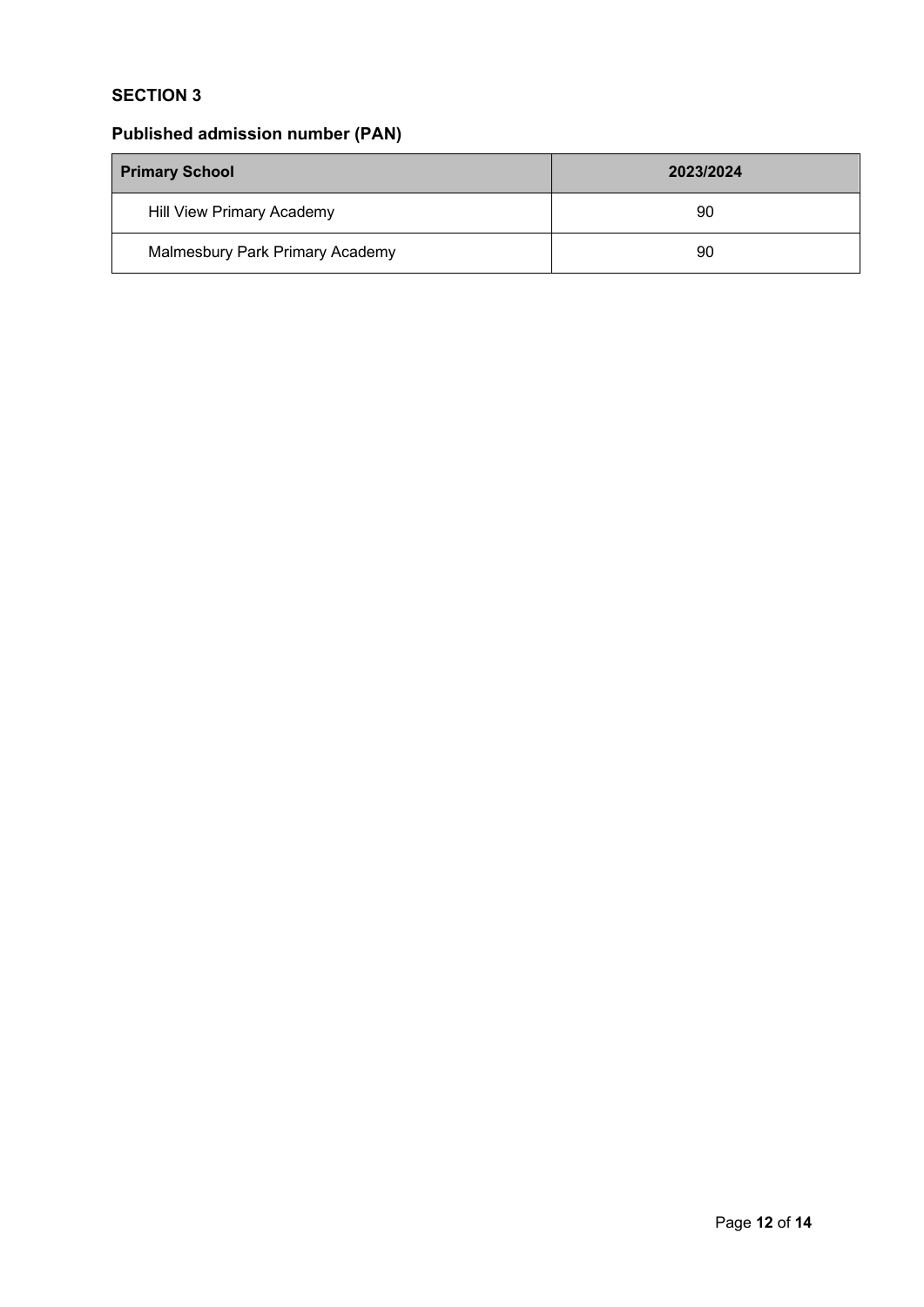# **APPENDIX A POLICY FOR DELAYED ADMISSION TO RECEPTION YEAR GROUP**

# **The Policy will apply to requests for summer born children to delay admission to Reception**

#### **Introduction**

This policy document sets out the process and criteria for considering requests to delay admission to school for summer born children. This policy applies to all pupils with the exception of those holding or undergoing assessment for an Education Health & Care Plan whose parent(s)/carer(s) should contact the Borough's Special Educational Needs Team for advice.

Parents have a right to request that their child is admitted to a year group other than their normal year group at the school and have the right to ask for their child to defer entry to school.

#### **1 Delayed Entry for Summer Born Children**

- 1.1 Children born between 1 April and 31 August (known as 'summer born children') do not reach compulsory school age (CSA) until 31 August and are therefore not legally required to start school until one school year after they became entitled to a full-time place in Reception Year.
- 1.2 Parents of summer born children can defer their child's place for one or two terms and/or choose for their child to attend part-time throughout the school year, as set out above. However, they cannot defer their child's place for a whole school year and still retain it. If they do not want their child to start school at all until the following year, they will need to refuse the offer of a place and apply for admission again the next year.
- 1.3 However, where a summer born child is admitted one school year later than usual, the default position is that this would be to Year 1 with their normal age group. This means a) they will have missed Reception Year entirely, and b) they will only achieve an offer of a place if there is one available in Year 1. Where a parent in this position wishes their child to be admitted to Reception Year it is treated as admission outside the normal age group. In this case the process as set out in section 2 below applies
- 1.4 Parents can, however, make a request for their child to be admitted one year later than usual, outside their normal age group, to Reception Year. The procedure for making these requests is set out below, however parents should note that, unlike with deferred/delayed entry and parttime attendance, there is no absolute right for a child to be admitted outside their normal age group - this is at the discretion of the Admission Authority for the school involved.
- 1.5 Parents are strongly encouraged to make their requests in a timely manner, preferably well ahead of any application deadlines, so that they can obtain a decision in principle which will enable them to make informed decisions when they subsequently apply for admission.

#### **2 Requests for Admission Outside Normal Age Group**

- 2.1 Parents have a right to request that their child is admitted to a year group other than their normal year group at the school. This may be to a year group below or above, and there may be a variety of reasons for making this request. For example, the child might be gifted, suffer from long-term or serious illness, or have been educated overseas and/or used to studying at a different level (these are examples only, not an exhaustive list).
- 2.2 However, parents do not have a right to decide that their child **will** be admitted outside their normal age group. Such requests must be considered by Reach South, as the Admissions Authority, in order to decide whether or not to agree the request **in principle**, or refuse the request, taking into account the factors set out below.
- 2.3 Requests for admission outside normal age group are not applications for admission, which must still be made in the usual way. Parents are strongly encouraged to make their requests